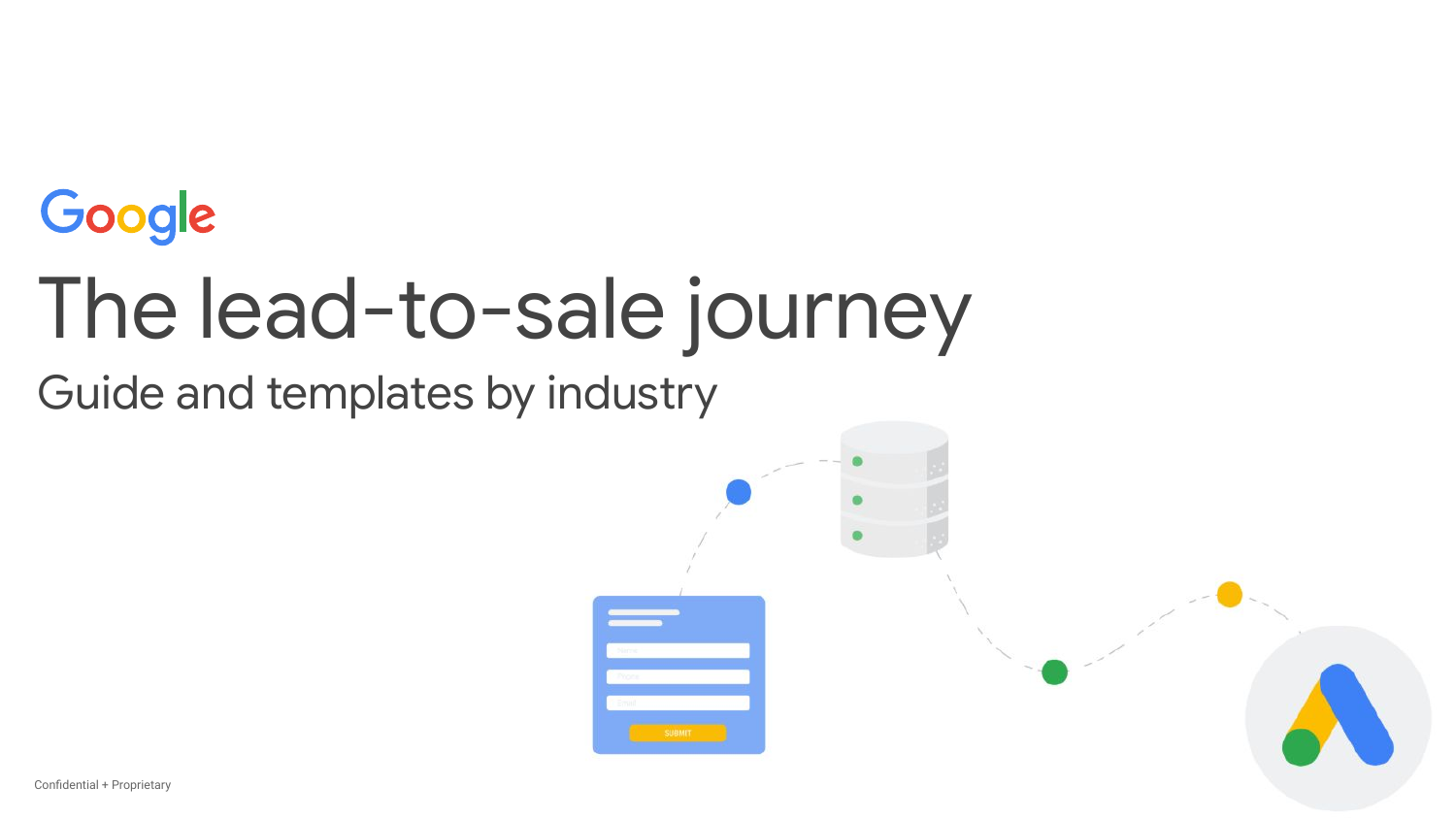#### Table of contents (click on any section to jump to its page)

[What is the lead-to-sale journey?](#page-2-0)

[The importance of integrating customer data](#page-3-0)



Google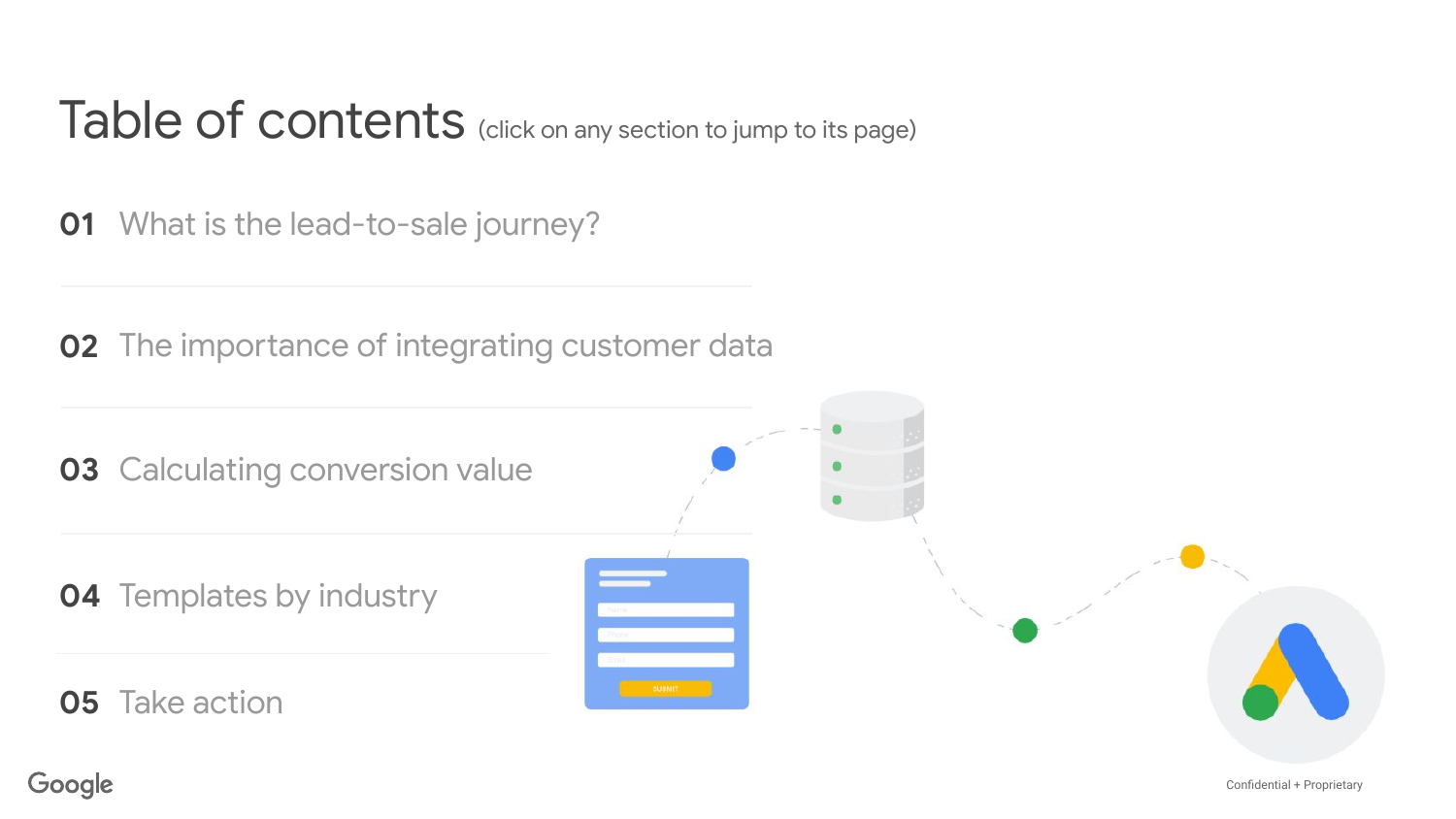#### <span id="page-2-0"></span>The lead-to-sale journey



The lead-to-sale journey represents all of the **events** that gradually process and qualify inbound **leads into a paying customer**.

The number of events, sales conversion rates and timelines for the journey **varies per business**.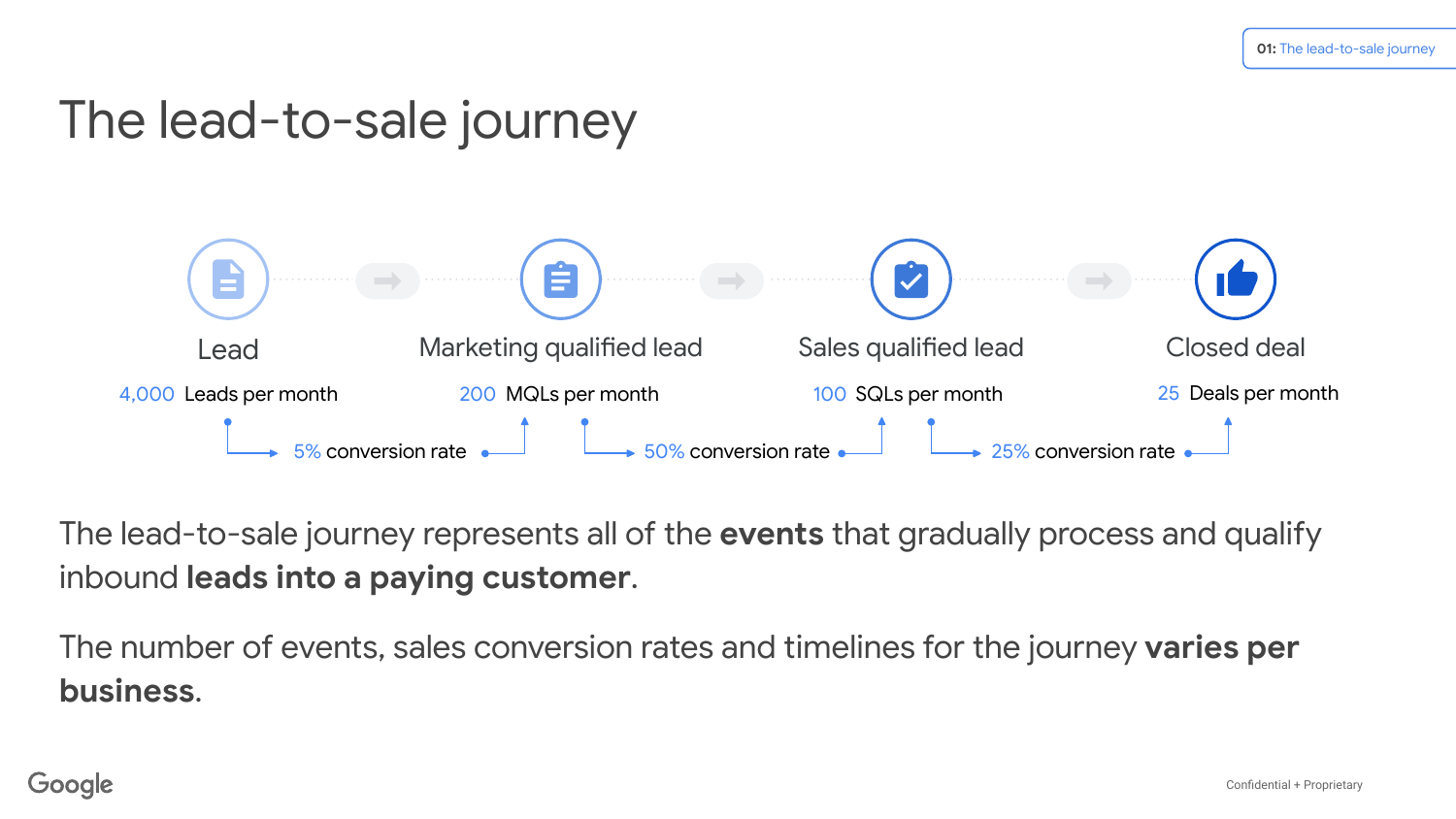#### <span id="page-3-0"></span>Integrating the lead-to-sale journey drives...





#### When integrating strategies with **customer data across the whole lead journey**.

Source: BCG, Responsible Marketing with First Party Data, May 2020 ([link\)](https://www.bcg.com/publications/2020/responsible-marketing-with-first-party-data.aspx) Google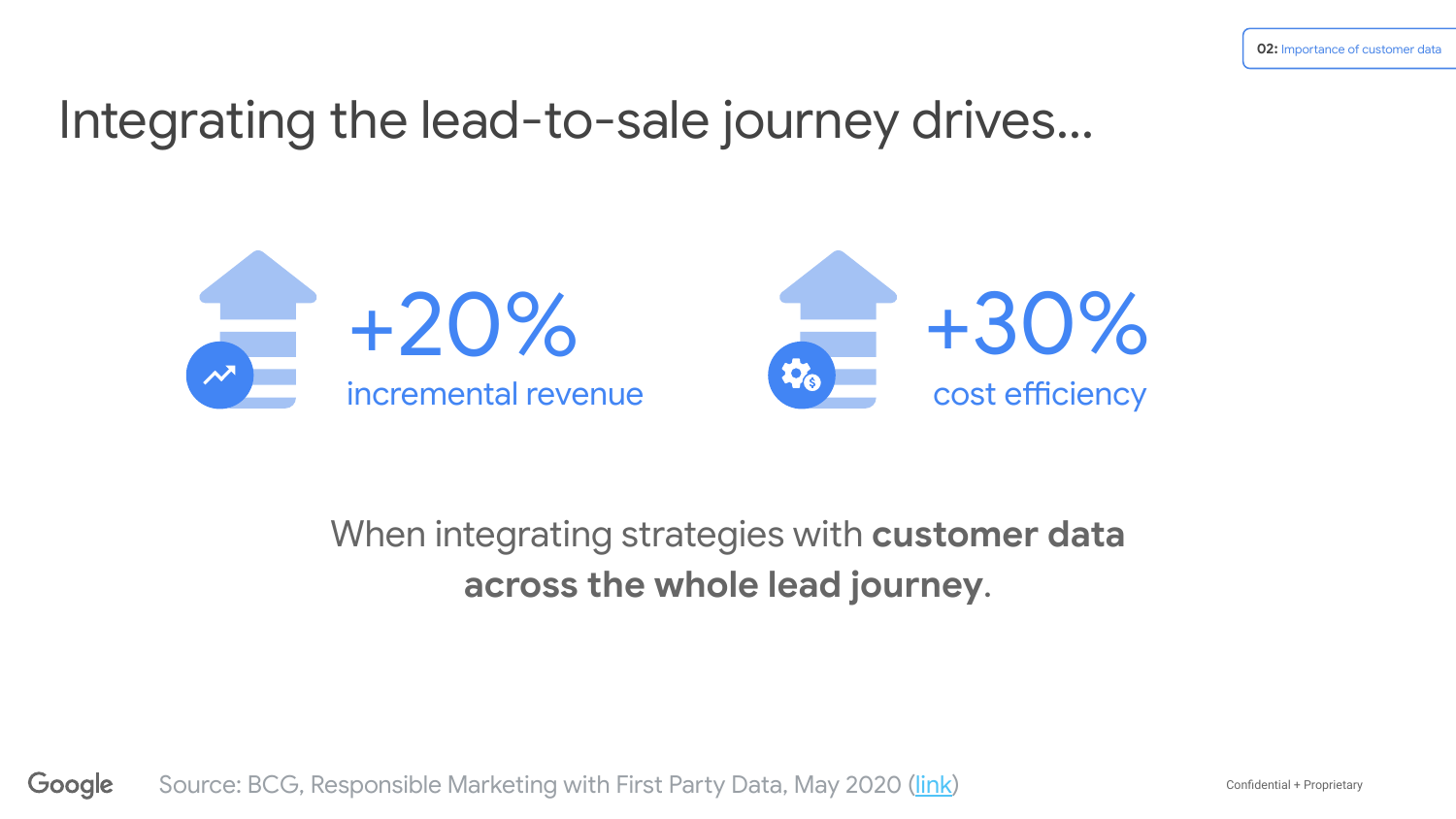<span id="page-4-0"></span>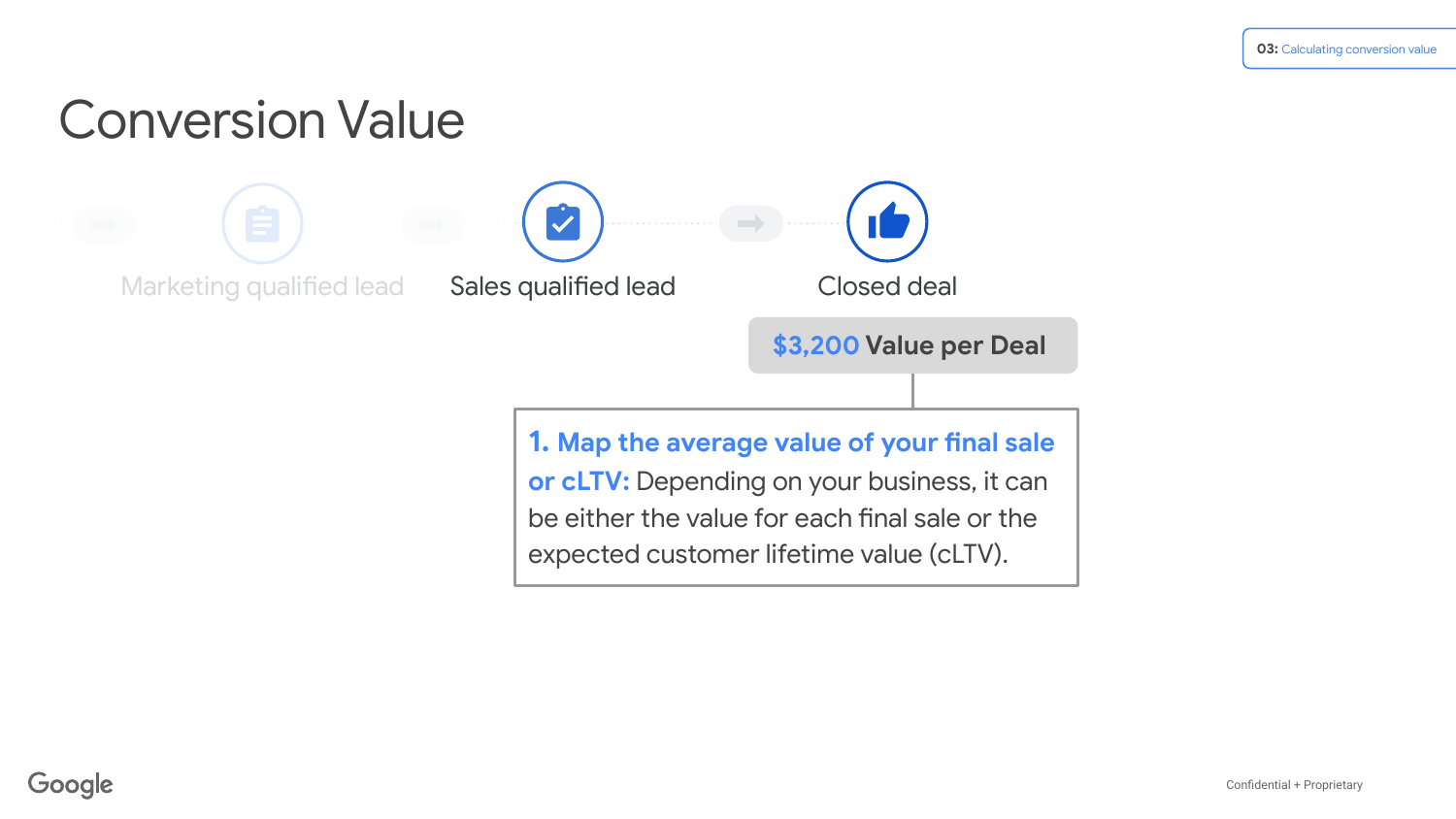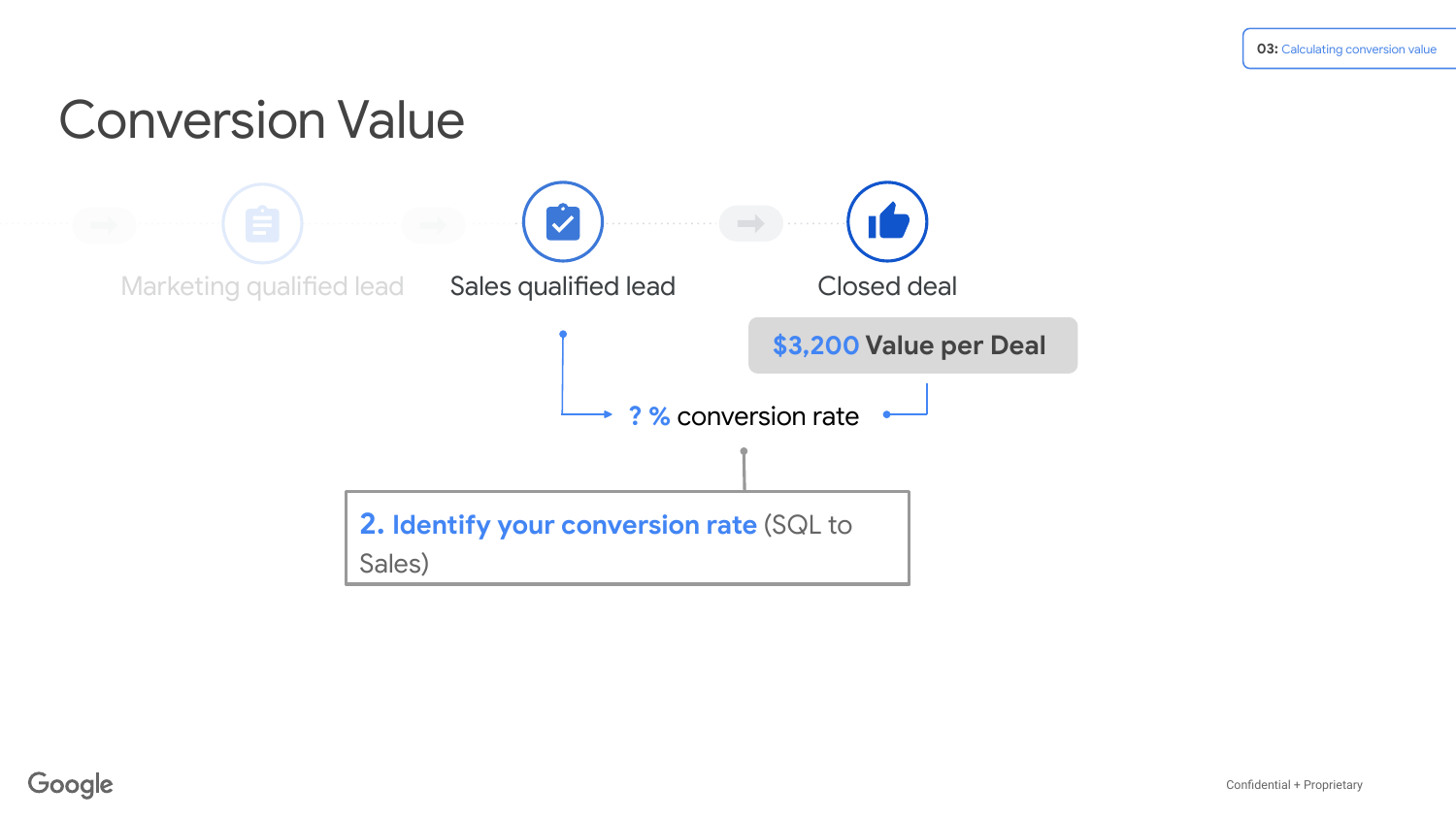

final sale or LTV by your conversion rate and you'll get the expected value for the event that precedes the final conversion action.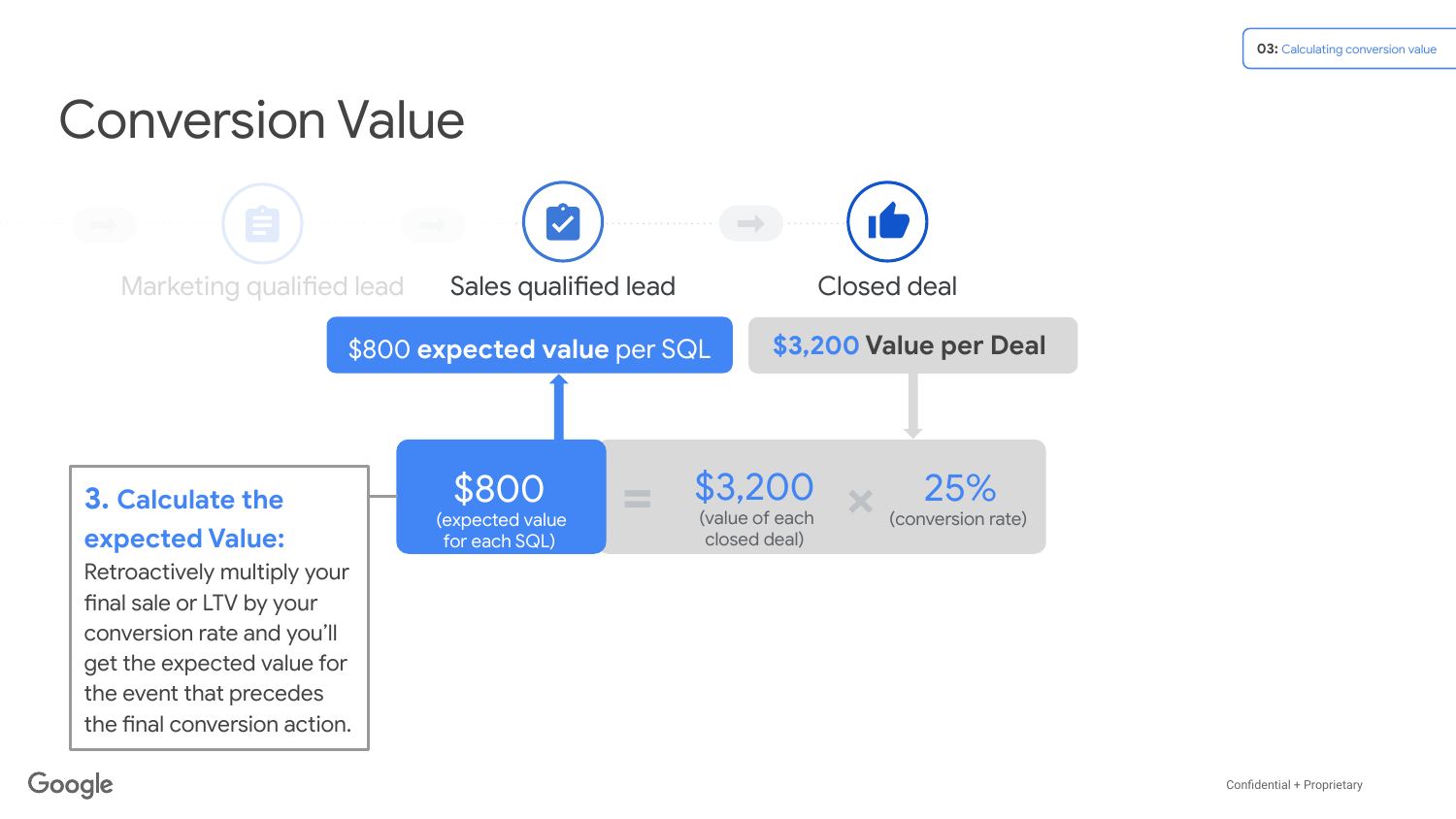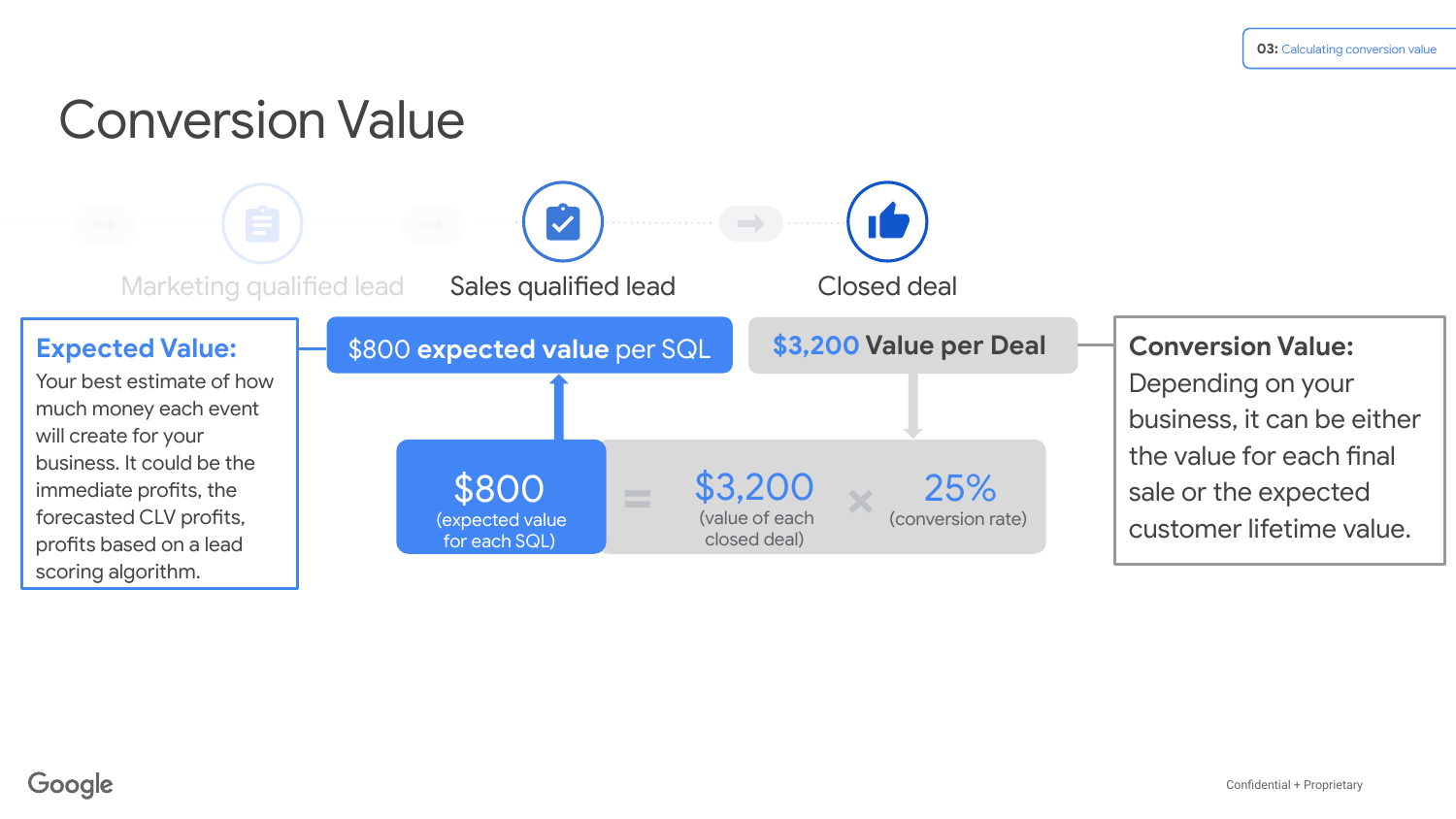#### The lead-to-sale journey (with values)

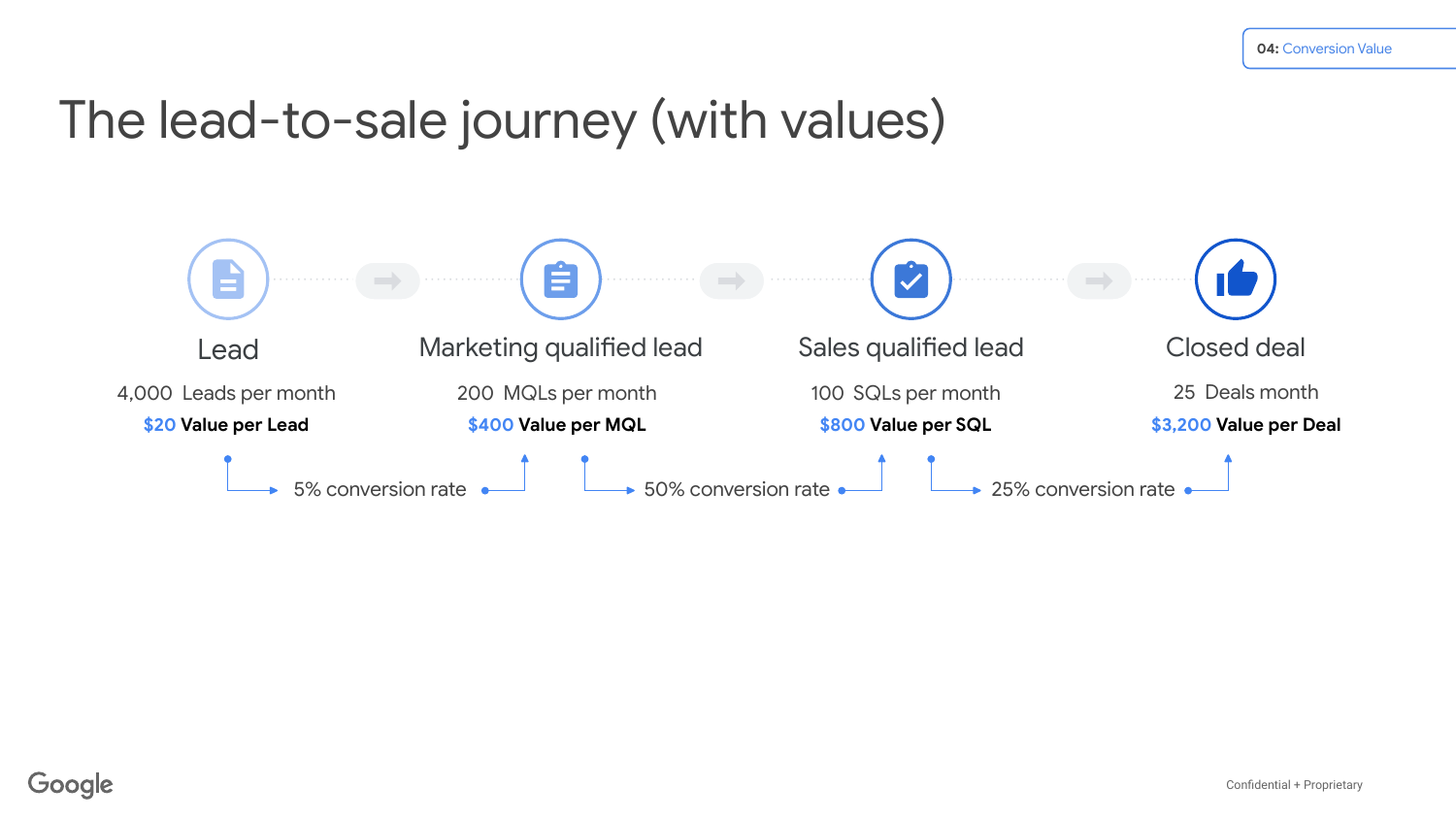#### Templates by industry (click on any icon to jump to its page)

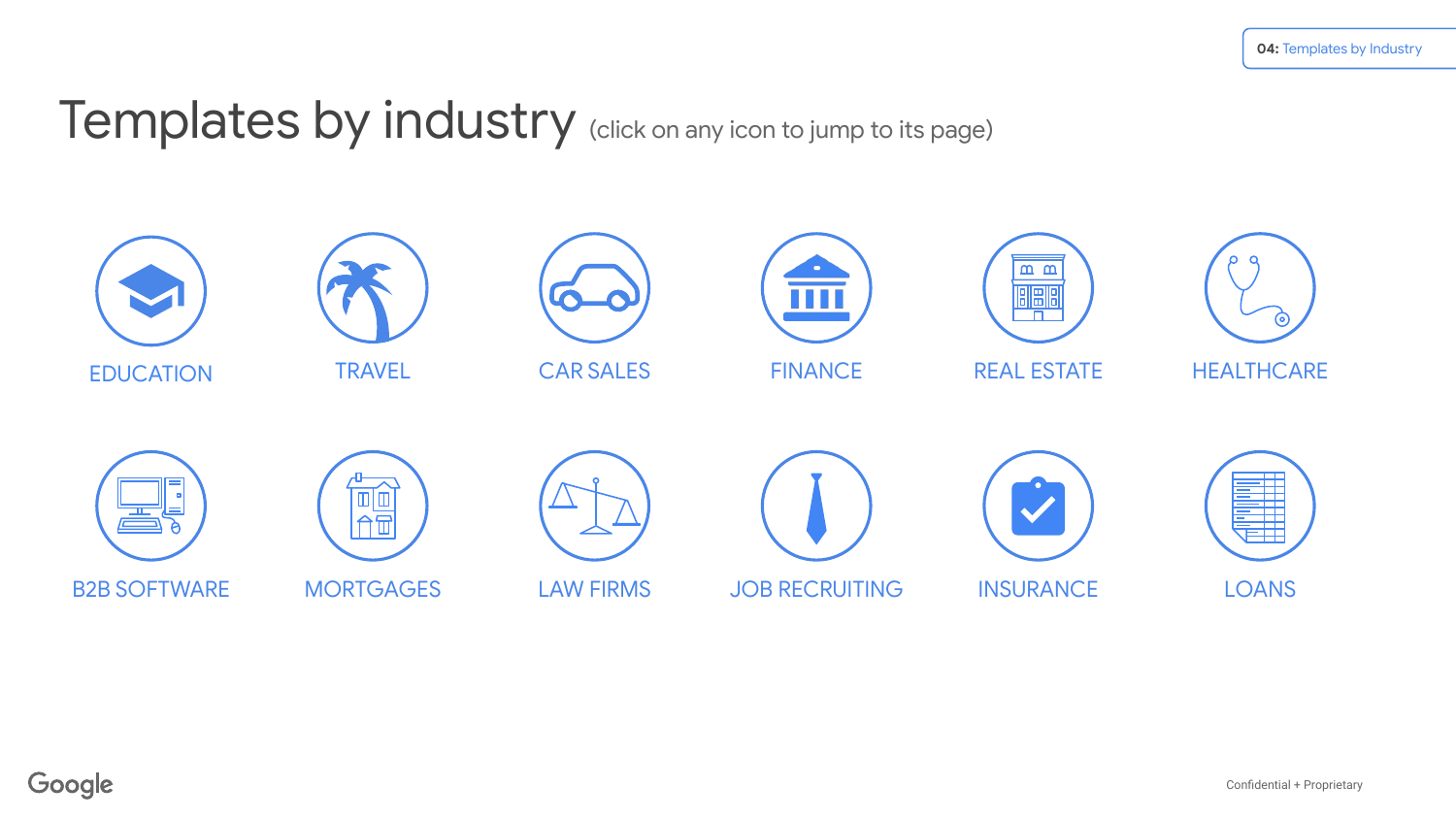## **Education**

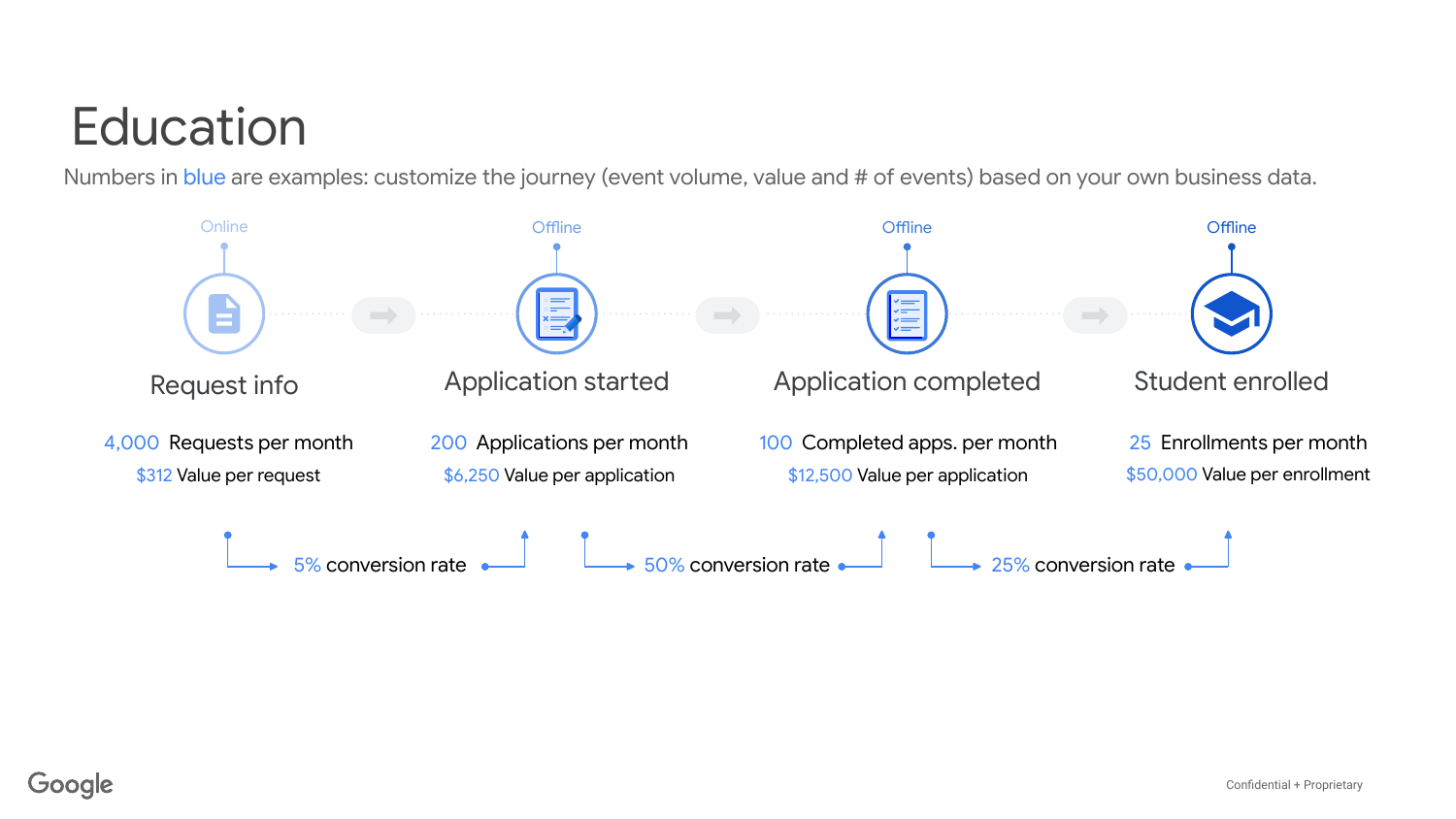## <span id="page-11-0"></span>**Travel**

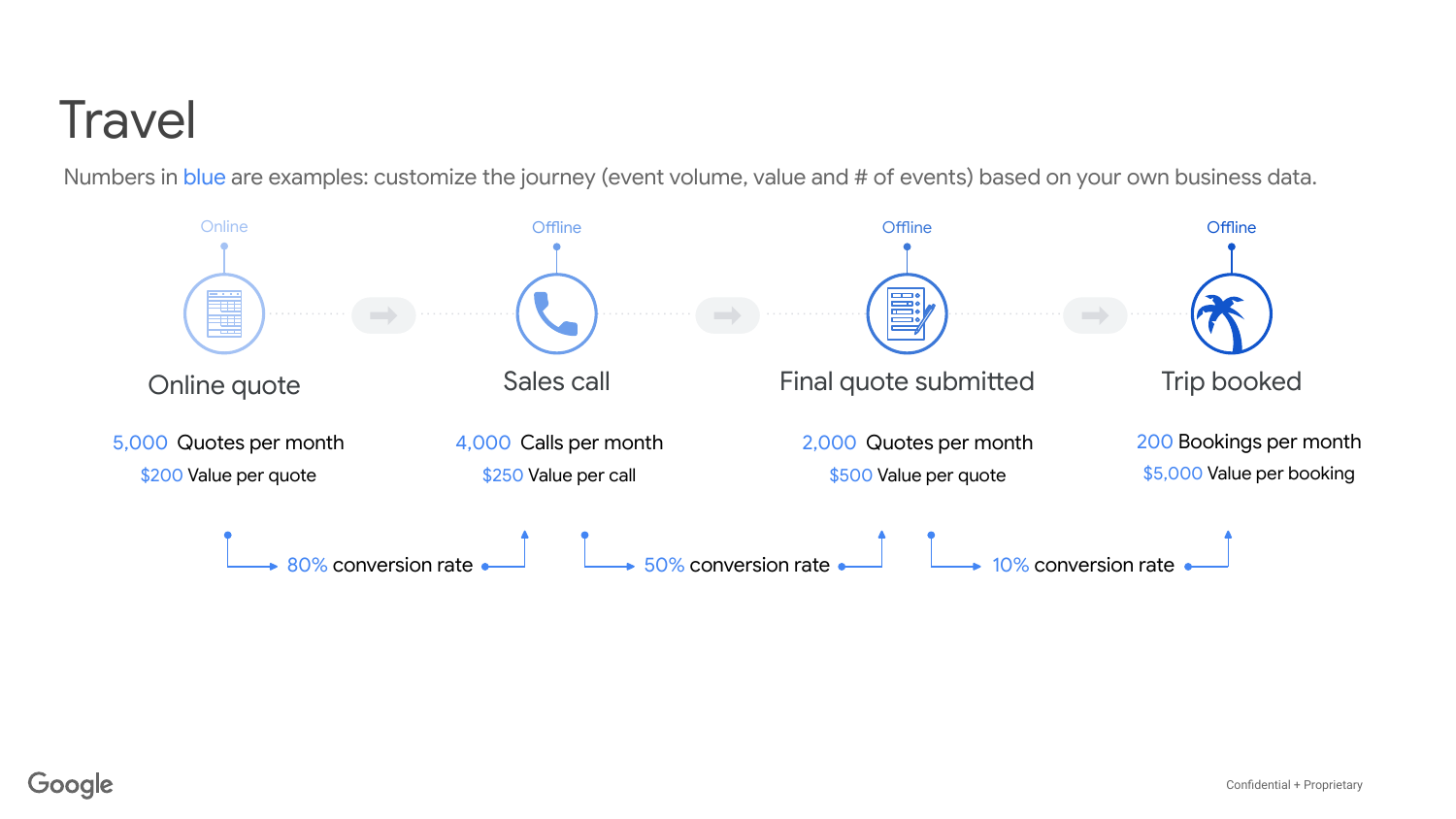## <span id="page-12-0"></span>Car Sales

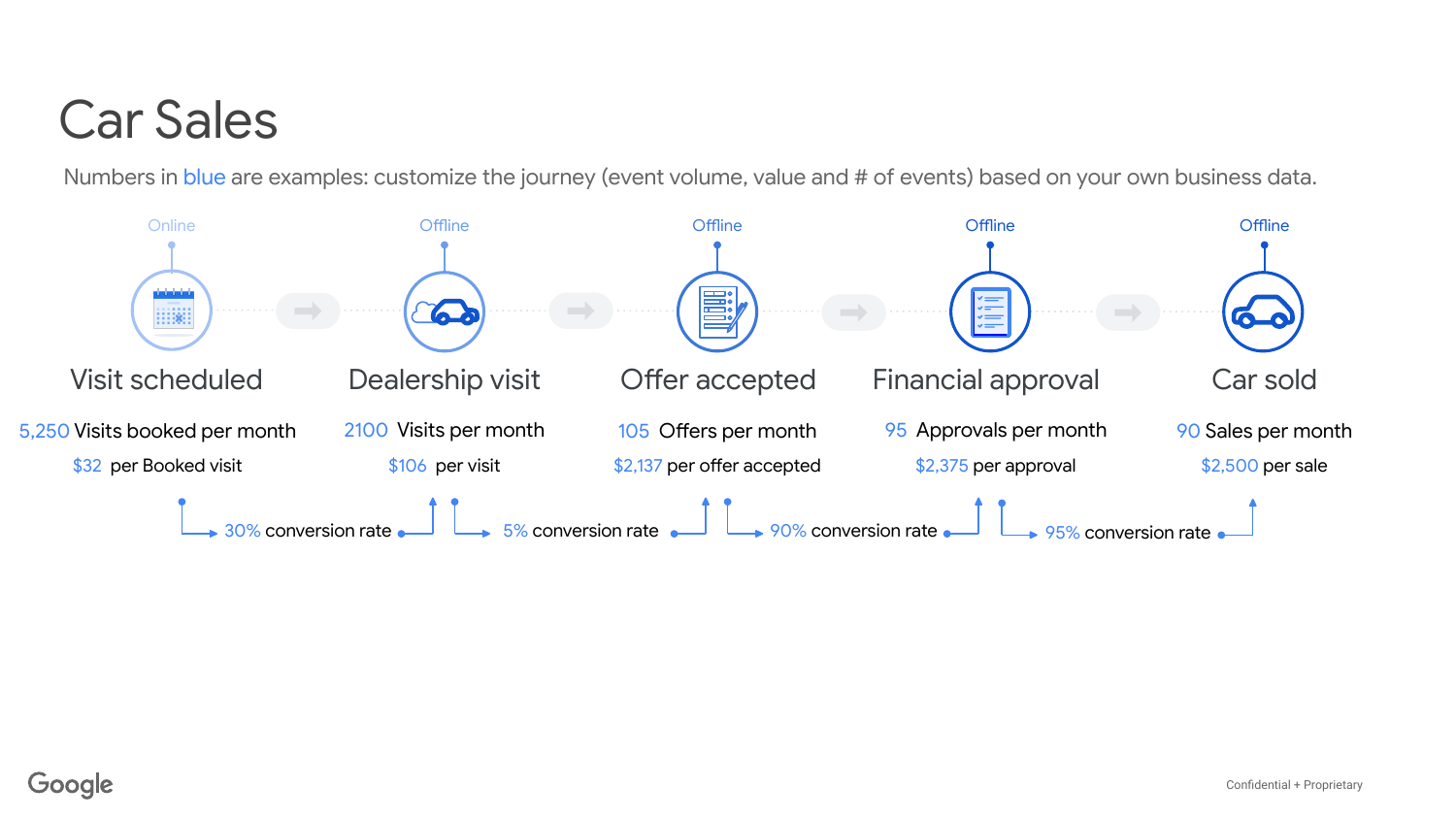## <span id="page-13-0"></span>Banking

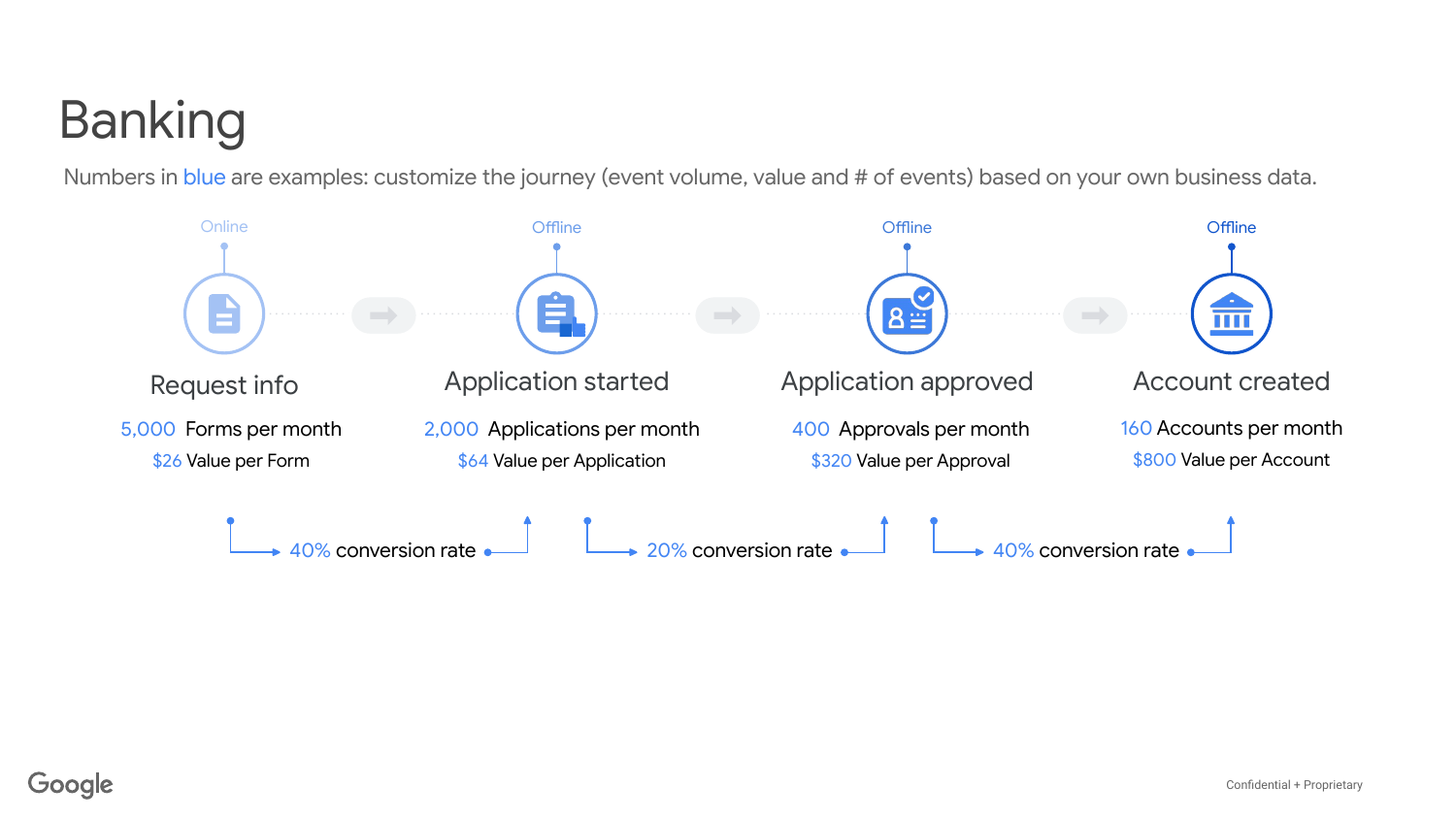#### <span id="page-14-0"></span>Real Estate

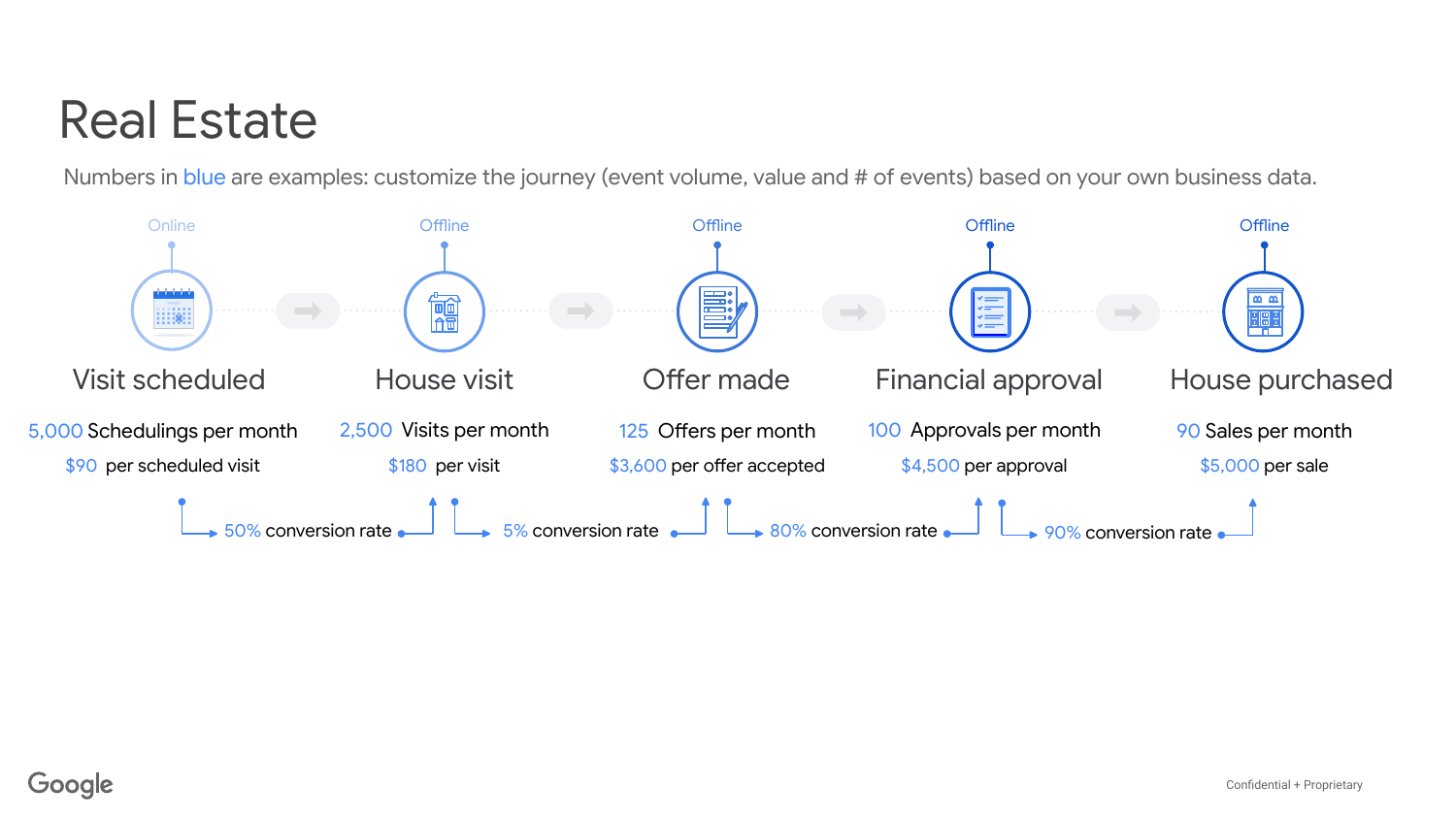## B2B Software

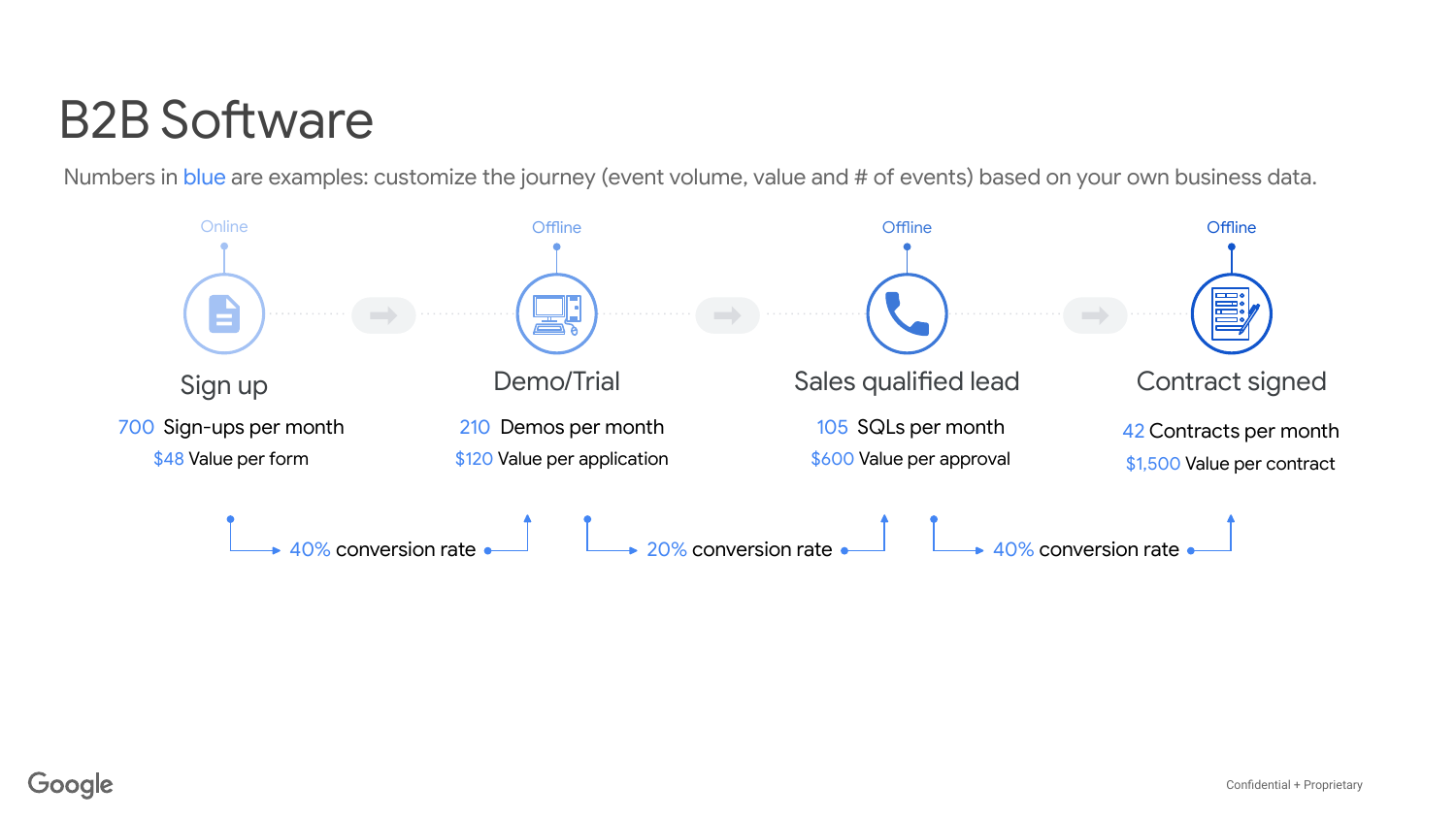## <span id="page-16-0"></span>**Mortgages**

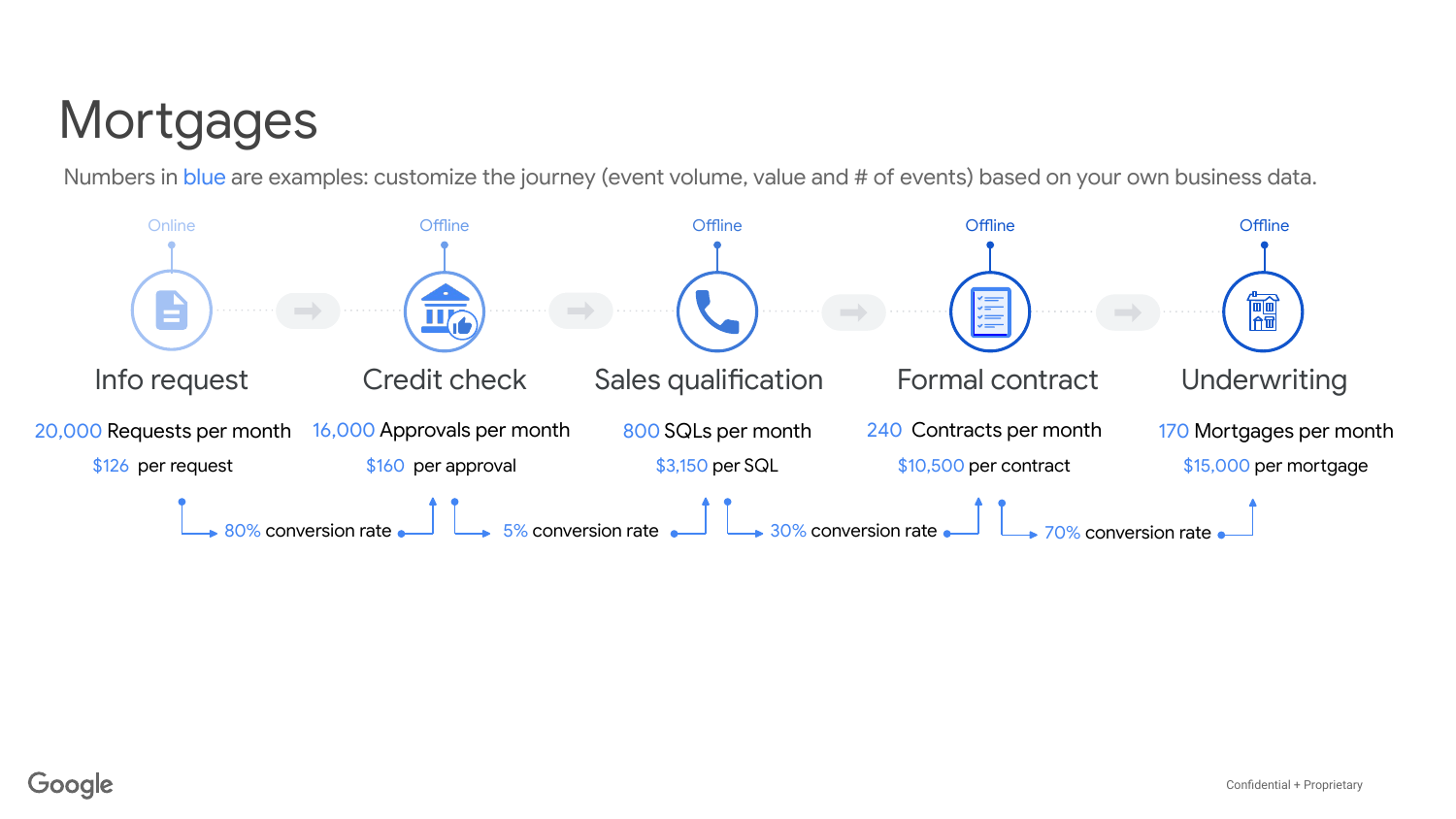## <span id="page-17-0"></span>Law Firms

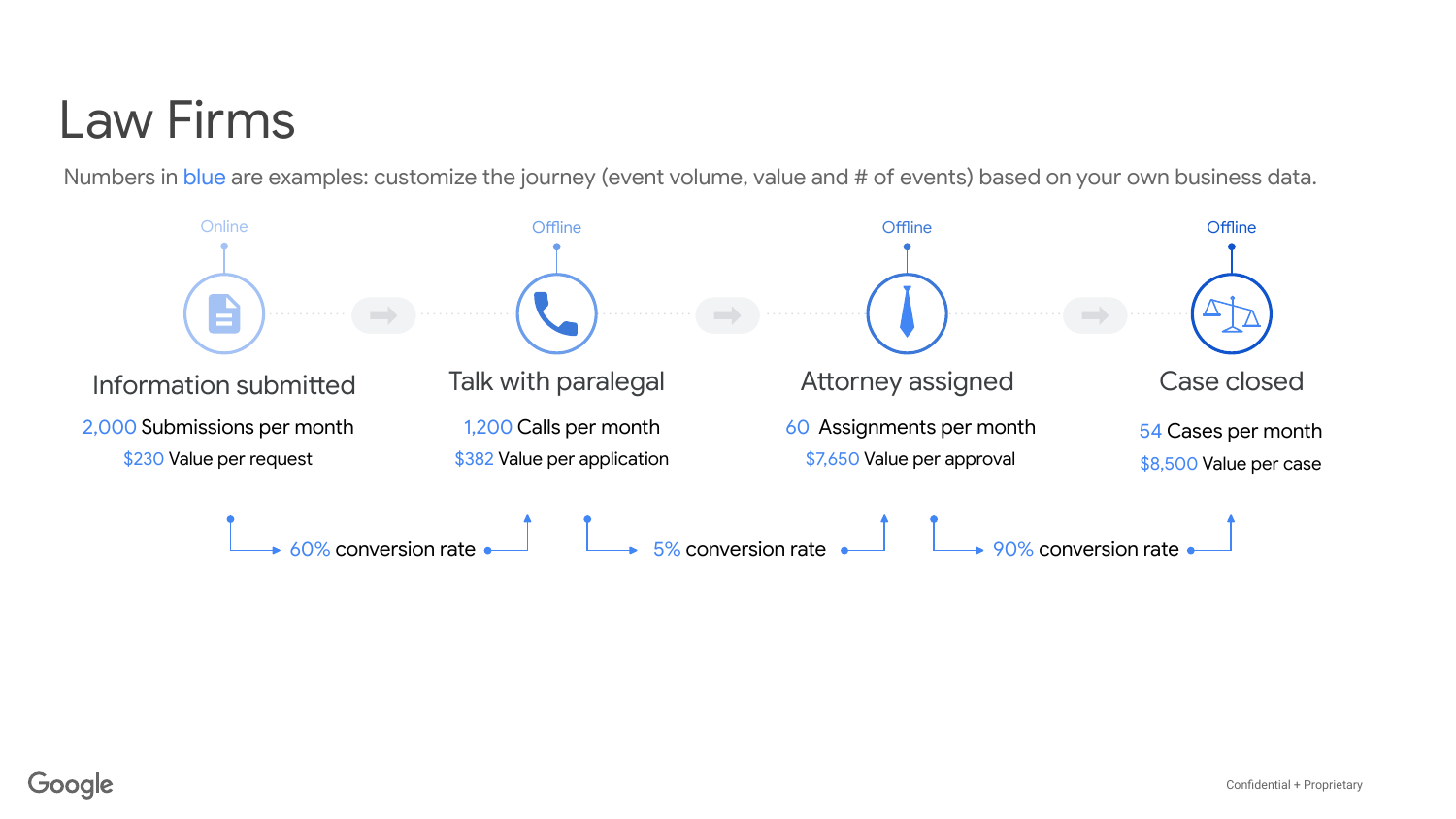#### <span id="page-18-0"></span>Job Recruiting (Businesses as Clients)

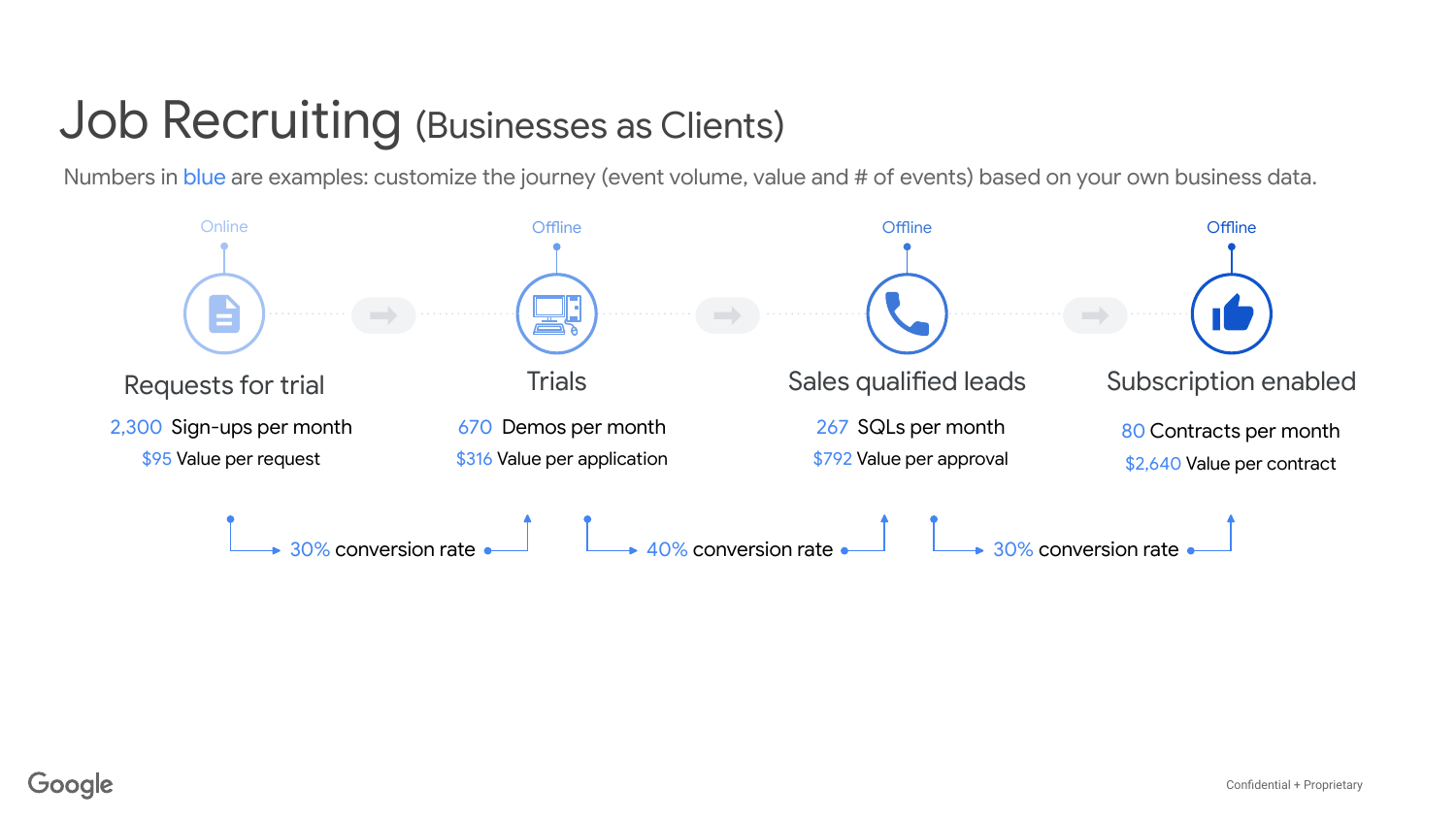#### <span id="page-19-0"></span>**Insurance**

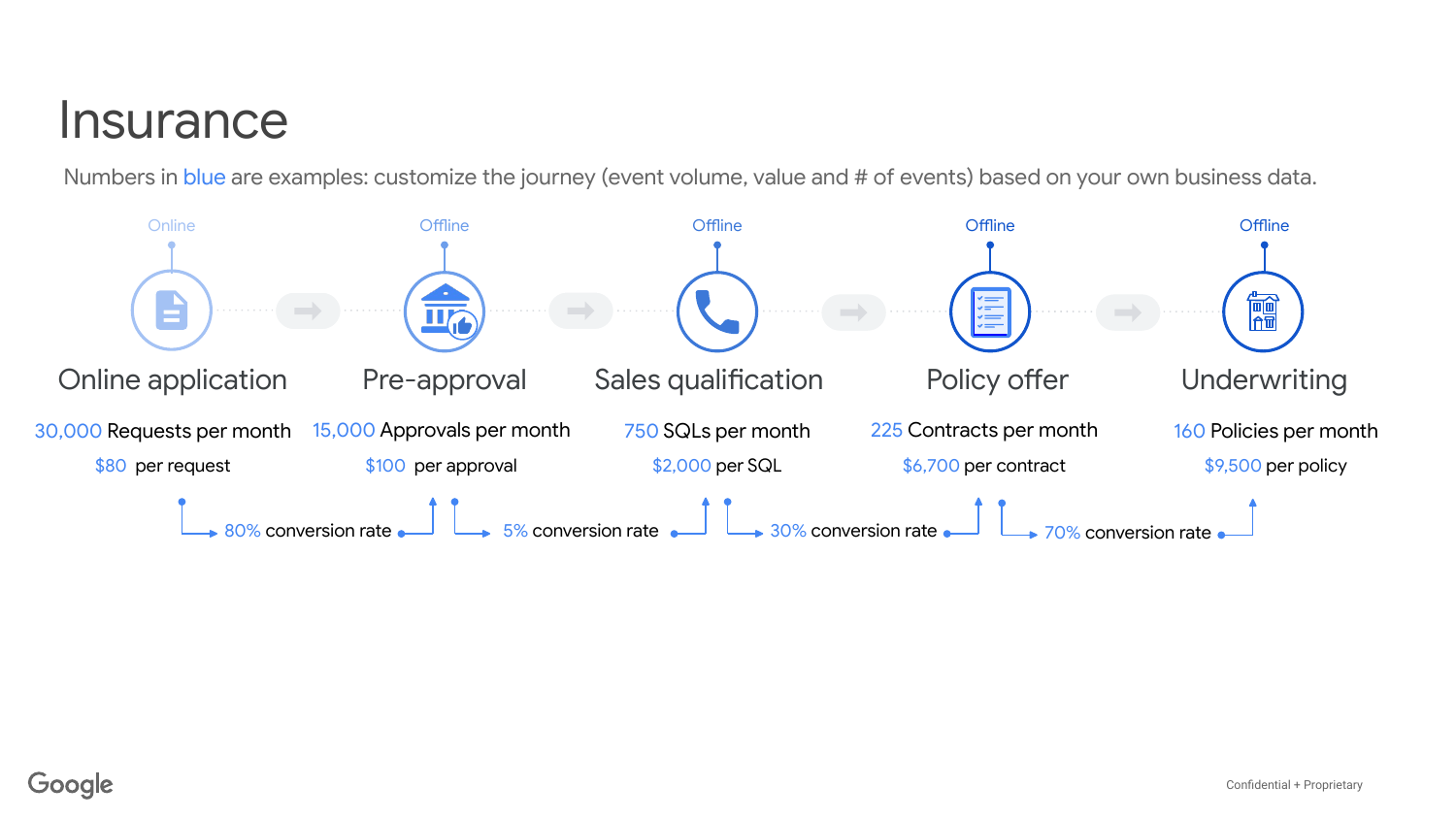#### <span id="page-20-0"></span>Loans

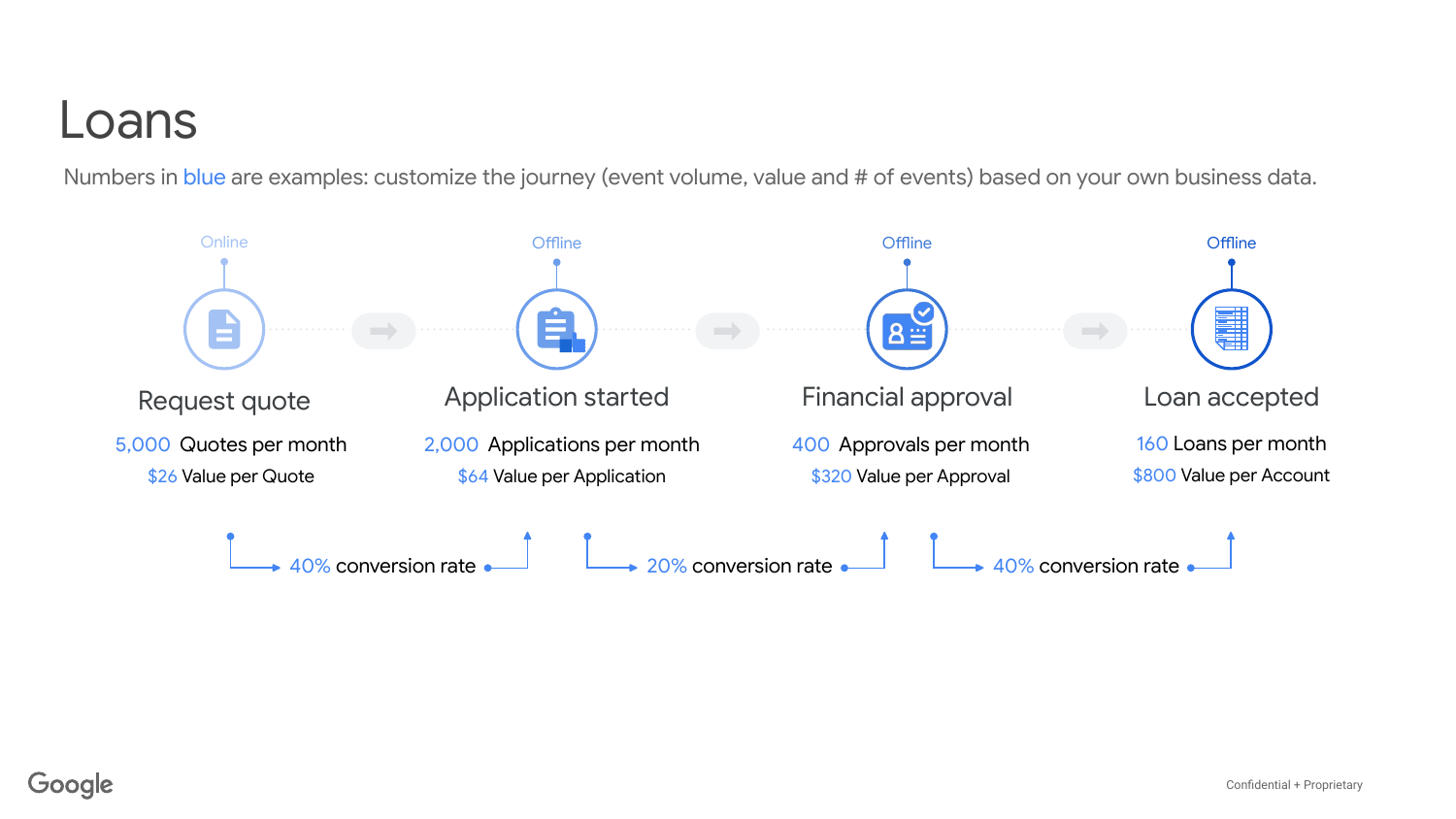## <span id="page-21-0"></span>**Healthcare**